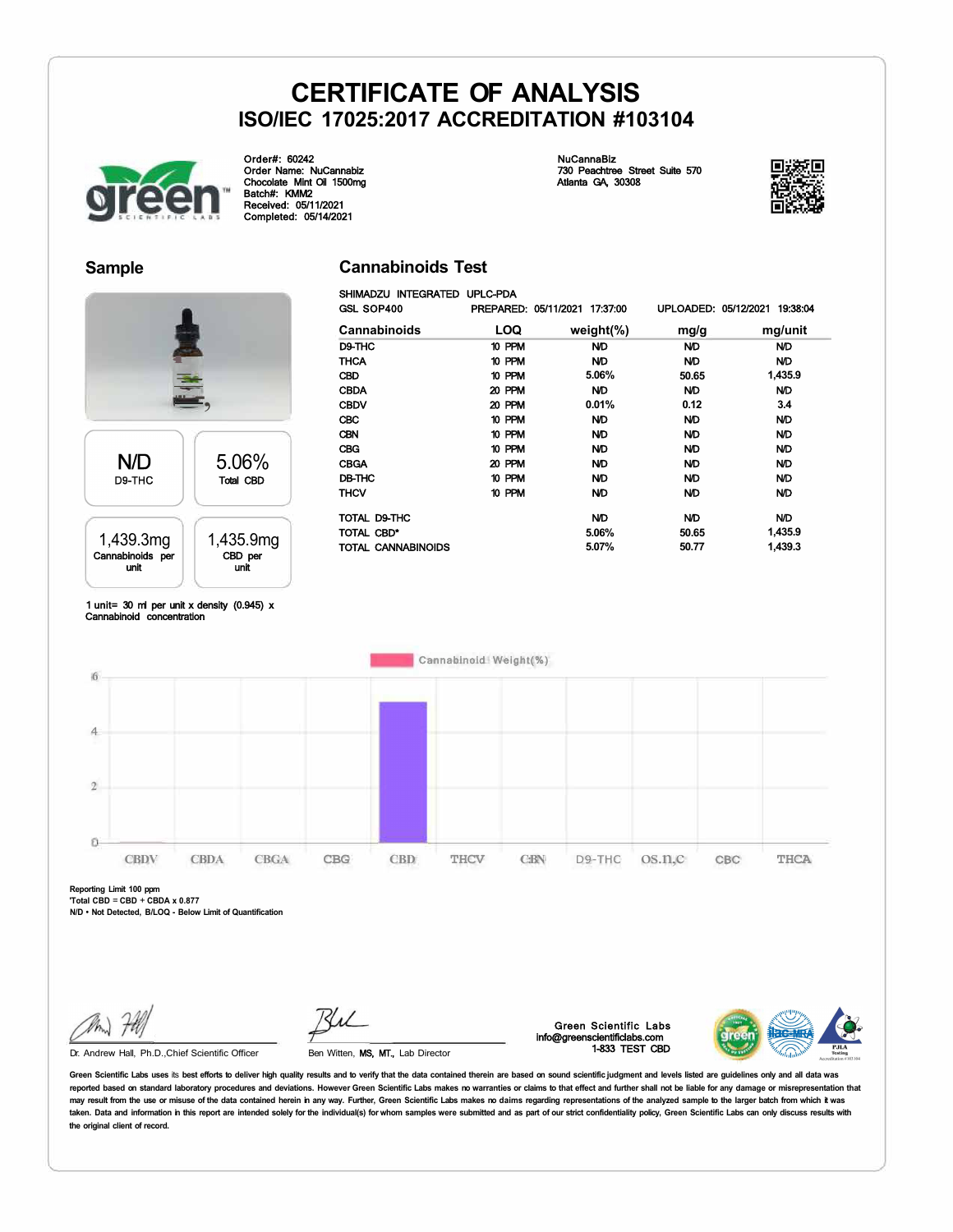

Order#: 60242 Order Name: NuCannabiz Chocolate Mint Oil 1500mg Batch#: KMM2 Received: 05/11/2021 Completed: 05/14/2021

NuCannaBiz 730 Peachtree Street Suite 570 Atlanta GA, 30308



### **TERPENES: TOTAL (0.066%)**

Headspace GCMS - Shimadzu GCMS QP2020 with HS20

| <b>Terpene</b>       | Results(%)   | LOQ (%) | $LOO(\% )$ |
|----------------------|--------------|---------|------------|
| 3-CARENE             | <b>B/LOQ</b> | 0.0067% | 0.0063%    |
| <b>ALPHA-PIN ENE</b> | 0.011%       | 0.0067% | 0.0063%    |
| <b>BETA-MYRCENE</b>  | 0.011%       | 0.0067% | 0.0063%    |
| <b>BETA-PIN ENE</b>  | 0.010%       | 0.0067% | 0.0063%    |
| <b>CARYOPHYLLENE</b> | <b>BILOQ</b> | 0.0067% | 0.0063%    |
| <b>LIMONENE</b>      | 0.008%       | 0.0067% | 0.0063%    |
| <b>LINALOOL</b>      | <b>BLOQ</b>  | 0.0067% | 0.0063%    |
| <b>TERPINOLENE</b>   | 0.014%       | 0.0067% | 0.0063%    |

GSL SOP404 Prepared: 05/11/2021 22:11:52 Uploaded: 05/12/2021 15:11:56

### **Terpenes Breakdown**



### **Top Terpenes Results:**



#### **Tested for but not present:**

**CAMPHENE, ALPHA-TERPINENE, TRANS-BETA-OCIMENE, P-CYMENE, CIS-BETA-OCIMENE, EUCALYPTOL, GAMMA.-TERPINENE, ISOPULEGOL, GERANIOL, HUMULENE, CIS-NEROLIDOL, TRANS-NEROLIDOL, GUAIOL, CARYOPHYLLENE OXIDE, ALPHA-BISABOLOL** 

Dr. Andrew Hall, Ph.D.,Chief Scientific Officer Ben Witten, MS, MT., Lab Director

Green Scientific Labs info@greenscientificlabs.com 1-833 TEST CBD

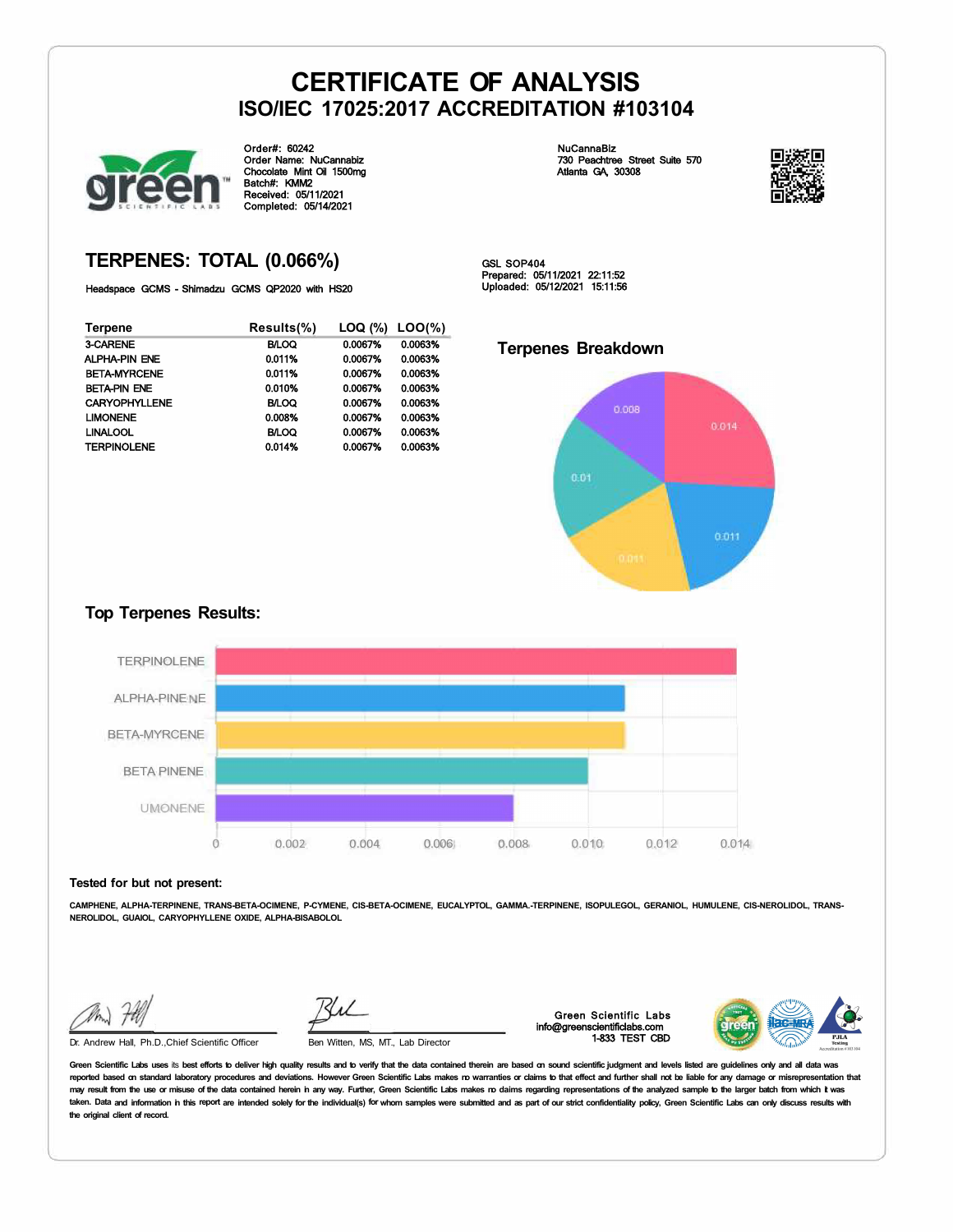Pesticide **CYFLUTHRIN** 



Order#: 60242 Order Name: NuCannabiz Chocolate Mint Oil 1500mg Batch#: KMM2 Received: 05/11/2021 Completed: 05/14/2021

NuCannaBiz 730 Peachtree Street Suite 570 Atlanta GA, 30308

CYPERMETHRIN 1.000 PARATHION-METHYL 0.100

PROPOXUR 0.100

PTRETHRIN **I** 0.500 PYRIDABEN 0.100 SPINETORAM 0.100 SPINOSAD 0.100 SPIROMESIFEN 0.100 SPIROTETRAMAT 0.100 SPIROXAMINE 0.100 TEBUCONAZOLE 0.100 THIACLOPRID 0.100 THIAMETHOXAM 5.000 TRIFLOXYSTROBIN 0.100

**PYRETHRINS** 



0.003 0.001 N/D 0.003 0.001 N/D 0.003 0.001

(ppm) (ppm) (ppm)

### **PESTICIDE ANALYSIS:**

GSLSOP401 PREPARED: 05/11/2021 21:38:24 UPLOADED: 05/12/2021 15:12:00

(ppm)

2.000

Action Level Results LOQ LOD

 $N/D$ 

|  | GCMS-MS- Shimadzu GCMS-TQ8040 |  |
|--|-------------------------------|--|
|  |                               |  |

| Pesticide           | <b>Action Level</b><br>(ppm) | Results<br>(ppm) | LOQ<br>(ppm) | LOD<br>(pp <sub>m</sub> ) |
|---------------------|------------------------------|------------------|--------------|---------------------------|
| <b>CAPTAN</b>       | 0.700                        | N/D              | 0.003        | 0.001                     |
| <b>CHLORDANE</b>    | 0.100                        | ND               | 0.003        | 0.001                     |
| <b>CHLORFENAPYR</b> | 0.100                        | ND.              | 0.003        | 0.001                     |
| <b>COUMAPHOS</b>    | 0.100                        | ND               | 0.003        | 0.001                     |

|  | LCMS-MS - Shimadzu LCMS-8060 |
|--|------------------------------|
|  |                              |

| Pesticide                  | <b>Action Level</b> | <b>Results</b> | LOQ   | LOD   |
|----------------------------|---------------------|----------------|-------|-------|
|                            | (ppm)               | (ppm)          | (ppm) | (ppm) |
| <b>ABAMECTIN B1A</b>       | 0.100               | <b>ND</b>      | 0.005 | 0.001 |
| <b>ACEPHATE</b>            | 0.100               | ND             | 0.001 | 0.001 |
| <b>ACEQUINOCYL</b>         | 0.100               | <b>ND</b>      | 0.001 | 0.001 |
| <b>ACETAMIPRID</b>         | 0.100               | <b>ND</b>      | 0.005 | 0.001 |
| <b>ALDICARB</b>            | 0.100               | <b>ND</b>      | 0.005 | 0.001 |
| <b>AZOXYSTROBIN</b>        | 0.100               | <b>ND</b>      | 0.001 | 0.001 |
| <b>BIFENAZATE</b>          | 0.100               | ND             | 0.005 | 0.001 |
| <b>BIFENTHRIN</b>          | 3.000               | ND             | 0.005 | 0.001 |
| <b>BOSCALID</b>            | 0.100               | 0.027          | 0.005 | 0.001 |
| <b>CARBARYL</b>            | 0.500               | <b>ND</b>      | 0.003 | 0.001 |
| <b>CARBOFURAN</b>          | 0.100               | <b>ND</b>      | 0.001 | 0.001 |
| <b>CHLORANTRANILIPROLE</b> | 10.000              | <b>ND</b>      | 0.005 | 0.005 |
| <b>CHLORPYRIFOS</b>        | 0.100               | ND             | 0.001 | 0.001 |
| <b>CLOFENTEZINE</b>        | 0.100               | ND             | 0.001 | 0.001 |
| <b>DAMINOZIDE</b>          | 0.100               | ND             | 0.005 | 0.001 |
| <b>DIAZINON</b>            | 0.100               | ND             | 0.001 | 0.001 |
| <b>DICHLORVOS</b>          | 0.100               | ND             | 0.005 | 0.001 |
| <b>DIMETHOATE</b>          | 0.100               | <b>ND</b>      | 0.001 | 0.001 |
| <b>DIMETHOMORPH</b>        | 2.000               | <b>ND</b>      | 0.005 | 0.001 |
| <b>ETHOPROPHOS</b>         | 0.100               | <b>ND</b>      | 0.001 | 0.001 |
| <b>ETOFENPROX</b>          | 0.100               | <b>ND</b>      | 0.001 | 0.001 |
| <b>ETOXAZOLE</b>           | 0.100               | <b>ND</b>      | 0.010 | 0.005 |
| <b>FENHEXAMID</b>          | 0.100               | ND             | 0.005 | 0.001 |
| <b>FENOXYCARB</b>          | 0.100               | ND             | 0.005 | 0.001 |
| <b>FENPYROXIMATE</b>       | 0.100               | <b>ND</b>      | 0.001 | 0.001 |
| <b>FIPRONIL</b>            | 0.100               | <b>ND</b>      | 0.003 | 0.001 |
| <b>FLONICAMID</b>          | 0.100               | <b>ND</b>      | 0.025 | 0.010 |
| <b>FLUDIOXONIL</b>         | 0.100               | <b>ND</b>      | 0.003 | 0.001 |
| <b>HEXYTHIAZOX</b>         | 0.100               | ND             | 0.005 | 0.001 |
| <b>IMAZALIL</b>            | 0.100               | <b>ND</b>      | 0.005 | 0.001 |

| PENTACHLORONITROBENZENE             |                     | 0.100     | 0.003<br>ND | 0.001 |
|-------------------------------------|---------------------|-----------|-------------|-------|
| Pesticide                           | <b>Action Level</b> | Results   | LOQ         | LOD   |
|                                     | (ppm)               | (ppm)     | (ppm)       | (ppm) |
| <b>IMIDACLOPRID</b>                 | 5.000               | ND        | 0.005       | 0.001 |
| <b>KRESOXIM-METHYL</b>              | 0.100               | ND        | 0.010       | 0.005 |
| <b>MALATHION</b>                    | 0.500               | ND        | 0.005       | 0.001 |
| <b>METALAXYL</b>                    | 2.000               | ND        | 0.001       | 0.001 |
| <b>METHIOCARB</b>                   | 0.100               | ND        | 0.005       | 0.001 |
| <b>METHOMYL</b>                     | 1.000               | ND        | 0.001       | 0.001 |
| <b>MEVINPHOS</b>                    | 0.100               | ND        | 0.001       | 0.001 |
| <b>MYCLOBUTANIL</b>                 | 0.100               | ND        | 0.005       | 0.001 |
| <b>NALED</b>                        | 0.100               | ND        | 0.005       | 0.001 |
| <b>OXAMYL</b>                       | 0.500               | ND        | 0.001       | 0.001 |
| <b>PACLOBUTRAZOL</b>                | 0.100               | <b>ND</b> | 0.005       | 0.001 |
| <b>PERMETHRINS</b>                  | 0.500               | ND        | 0.005       | 0.001 |
| PHOSMET                             | 0.100               | ND        | 0.005       | 0.001 |
| <b>PIPERONYL</b><br><b>BUTOXIDE</b> | 3.000               | ND        | 0.001       | 0.001 |
| <b>PRALLETHRIN</b>                  | 0.100               | ND        | 0.005       | 0.005 |
| <b>PROPICONAZOLE</b>                | 0.100               | ND        | 0.010       | 0.005 |

N/D N/D N/D N/D N/D N/D N/D N/D 0.010 N/D N/D N/D

ND = Not Detected, ALCO = Above LCO Level, BLCO = Below LCO Level, BLCD = Below LCO Level

Dr. Andrew Hall, Ph.D.,Chief Scientific Officer Ben Witten, MS, MT, Lab Director

Green Scientific Labs info@greenscientificlabs.com 1-833 TEST CBD



0.001 0.001 0.005 0.005 0.005 0.001 0.001 0.001 0.001 0.001 0.005 0.001 0.001 0.001 0.001 0.001 0.005 0.001 0.001 0.001 0.001 0.001 0.001 0.001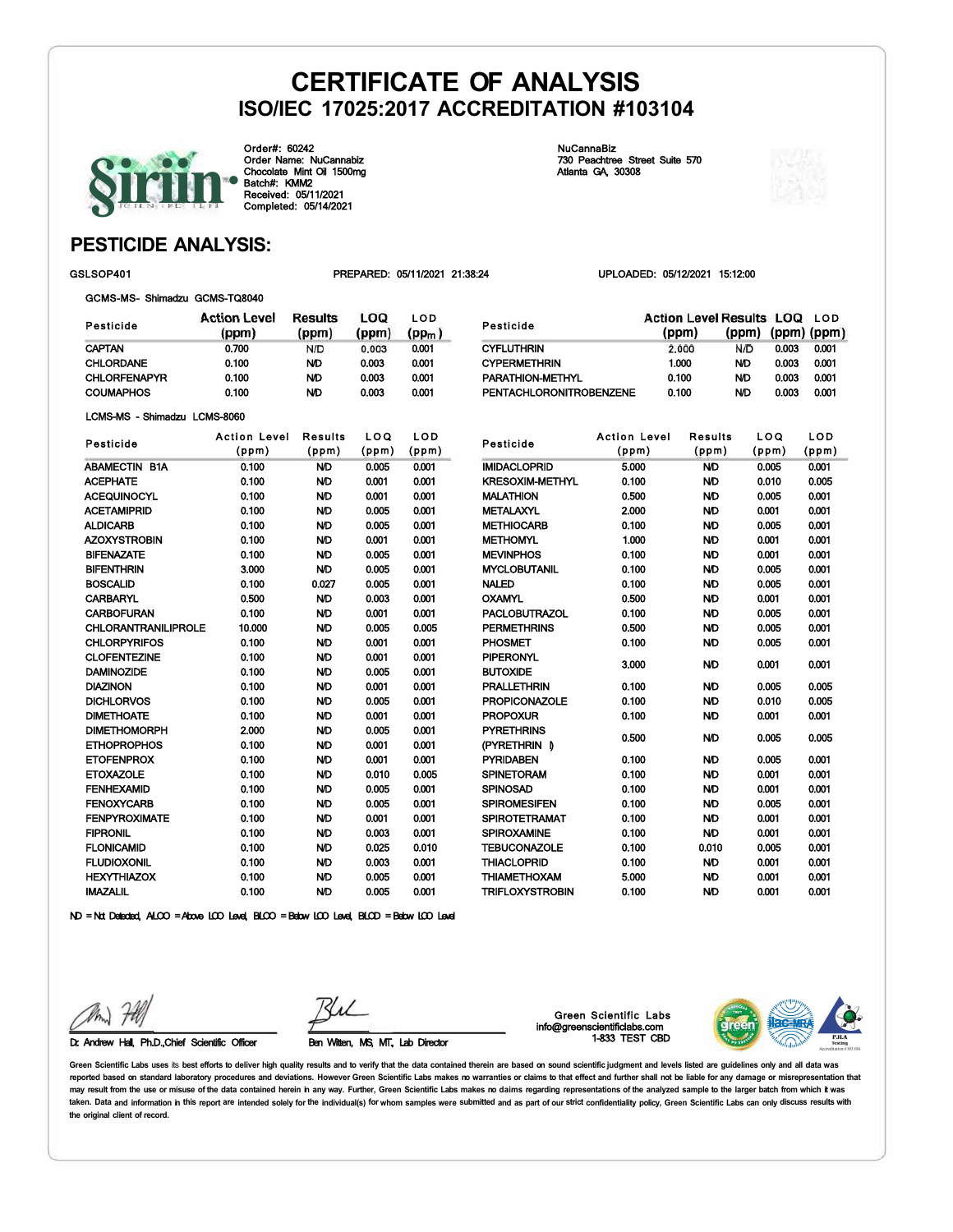

Order#: 60242 Order Name: NuCannabiz Chocolate Mint Oil 1500mg Batch#: KMM2 Received: 05/11/2021 Completed: 05/12/2021 NuCannaBiz 730 Peachtree Street Suite 570 Atlanta GA, 30308



### **RESIDUAL SOLVENTS:**

Headspace GCMS - Shimadzu GCMS QP2020 with HS20

GSLSOP405 Prepared: 05/11/2021 22:05:49 Uploaded: 05/14/2021 16:58:07

| <b>Residual Solvent</b>  | Action Level (ppm) | Results (ppm) | LOQ(ppm) | LOD (ppm) |
|--------------------------|--------------------|---------------|----------|-----------|
| 1, 1-DICHLOROETHENE      | 8                  | <b>ND</b>     | 0.63     | 0.63      |
| 1.2- DICHLOROETHANE      |                    | <b>ND</b>     | 0.12     | 0.02      |
| <b>ACETONE</b>           | 5,000              | <b>ND</b>     | 140      | 20        |
| <b>ACETONITRILE</b>      | 410                | <b>ND</b>     | 25       | 1         |
| <b>BENZENE</b>           |                    | <b>ND</b>     |          | 0.5       |
| <b>BUTANE</b>            | 5,000              | <b>ND</b>     | 50       | 10        |
| <b>CHLOROFORM</b>        |                    | <b>ND</b>     |          | 0.5       |
| CIS 1,2-DICHLOROETHENE   | 5                  | ND.           | 0.73     | 0.18      |
| <b>ETHANOL</b>           | 5,000              | ND.           | 140      | 20        |
| ETHYL ACETATE            | 5,000              | <b>ND</b>     | 140      | 20        |
| ETHYL ETHER              | 5,000              | <b>ND</b>     | 140      | 20        |
| ETHYLENE OXIDE           |                    | <b>ND</b>     | 0        | 0         |
| <b>ISOPROPYL ALCOHOL</b> | 5,000              | <b>ND</b>     | 140      | 20        |
| <b>METHANOL</b>          | 3,000              | ND.           | 100      | 20        |
| METHYLENE CHLORIDE       | 125                | <b>ND</b>     | 0.15     | 0.15      |
| <b>N-HEPTANE</b>         | 5,000              | ND.           | 140      | 20        |
| <b>N-HEXANE</b>          | 290                | ND.           | 18       | 10        |
| <b>PENTANE</b>           | 5,000              | ND            | 140      | 20        |
| <b>PROPANE</b>           | 5,000              | ND            | 20       |           |
| <b>TOLUENE</b>           | 890                | <b>ND</b>     | 53       |           |
| TRANS 1,2-DICHLOROETHENE | 5                  | <b>ND</b>     | 0.73     | 0.18      |
| <b>TRICHLOROETHENE</b>   |                    | <b>ND</b>     |          | 0.5       |
| <b>XYLENES</b>           | 150                | <b>ND</b>     | 130      | 20        |

Kul

Dr. Andrew Hall, Ph.D., Chief Scientific Officer Ben Witten, MS, MT., Lab Director

Green Scientific Labs info@greenscientificlabs.com 1-833 TEST CBD

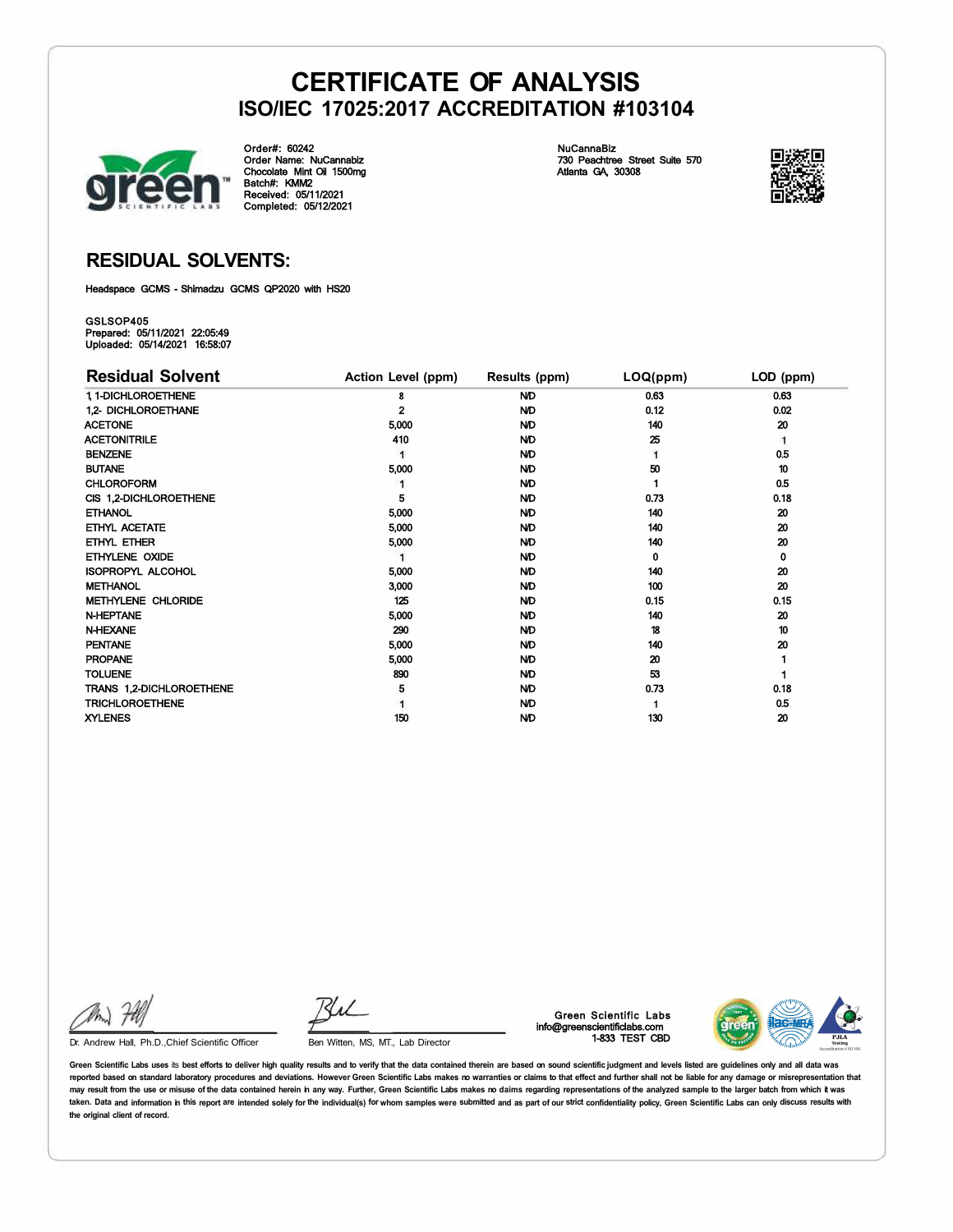

Order#: 60242 Order Name: NuCannabiz Chocolate Mint Oil 1500mg Batch#: KMM2 Received: 05/11/2021 Completed: 05/12/2021 NuCannaBiz 730 Peachtree Street Suite 570 Atlanta GA, 30308



PCR - Agilent AriaMX

### **MICROBIAL ANALYSIS:**

**Microbial Analysis:** Microbial Analysis GSL SOP 406 Uploaded: 05/12/2021 15:14:03

PCR - Agilent AriaMX

| Test                      | <b>SOP</b> | <b>Test Method</b> | Device Used      | <b>LOD</b>                          | Allowable<br>Criteria                | <b>Actual Result Pass/Fail</b> |             |
|---------------------------|------------|--------------------|------------------|-------------------------------------|--------------------------------------|--------------------------------|-------------|
| ASPERGILLUS FUMIGATUS***  | 406.01     | <b>USP 61/62t</b>  | <b>ARIAMXPCR</b> | 1 CFU/G**                           | <b>DETECT/NOT</b><br><b>DETECTED</b> | NOT DETECTED                   | <b>PASS</b> |
| ASPERGILLUS TERREus       | 406.01     | <b>USP 61/62t</b>  | <b>ARIAMXPCR</b> | 1 CFU/G**                           | <b>DETECT/NOT</b><br><b>DETECTED</b> | NOT DETECTED                   | <b>PASS</b> |
| ASPERGILLUS FLAVUS***     | 406.01     | USP 61/62t         | <b>ARIAMXPCR</b> | 1 CFU/G**                           | <b>DETECT/NOT</b><br><b>DETECTED</b> | <b>NOT DETECTED</b>            | <b>PASS</b> |
| ASPERGILLUS NIGER***      | 406.01     | <b>USP 61/62t</b>  | <b>ARIAMXPCR</b> | 1 CFU/G**                           | <b>DETECT/NOT</b><br><b>DETECTED</b> | <b>NOT DETECTED</b>            | <b>PASS</b> |
| STEC E COLI*              | 406.01     | <b>USP 61/62t</b>  | <b>ARIAMXPCR</b> | 1 CFU/G**                           | <b>DETECT/NOT</b><br><b>DETECTED</b> | <b>NOT DETECTED</b>            | <b>PASS</b> |
| SALMONELLA*               | 406.01     | <b>USP 61/62t</b>  | <b>ARIAMXPCR</b> | 1 CFU/G**                           | <b>DETECT/NOT</b><br><b>DETECTED</b> | <b>NOT DETECTED</b>            | <b>PASS</b> |
| TOTAL YEAST AND MOLD      | 406.01     | <b>USP 61/62t</b>  | <b>ARIAMXPCR</b> | CFU/G BY<br><b>SAMPLE</b><br>TYPE** | 10,000 CFU/G                         | NOT DETECTED                   | <b>PASS</b> |
| AEROBIC BACTERIA COUNT    | 406.01     | <b>USP 61/62t</b>  | <b>ARIAMXPCR</b> | CFU/G BY<br><b>SAMPLE</b><br>TYPE** | 100,000 CFU/G                        | <b>NOT DETECTED</b>            | <b>PASS</b> |
| <b>ENTEROBACTERIACEAE</b> | 406.01     | <b>USP 61/62t</b>  | <b>ARIAMXPCR</b> | CFU/G BY<br><b>SAMPLE</b><br>TYPE** | 1,000 CFU/G                          | NOT DETECTED                   | <b>PASS</b> |
| <b>COLIFORM</b>           | 406.01     | <b>USP 61/62t</b>  | <b>ARIAMXPCR</b> | CFU/G BY<br><b>SAMPLE</b><br>TYPE** | 1,000 CFU/G                          | NOT DETECTED                   | <b>PASS</b> |

**t USP 61 (enumeration of bacteria TAC, TYM, and ENT/Coliform), USP 62 (identifying specific species E.coli Aspergillus etc)** 

**\* STEC and Salmonella run as Multiplex** 

**.... CFU/g Calculation based on MIP/Extract matrix** 

**..... Flavus** = **2 Copies of DNA/ Fumigatis = 2 Copies of DNA Niger= 20 Copies of DNA** *I* **Terrus** = **10 copies of DNA** 

Ku

Dr. Andrew Hall, Ph.D., Chief Scientific Officer Ben Witten, MS, MT., Lab Director

Green Scientific Labs info@greenscientificlabs.com 1-833 TEST CBD